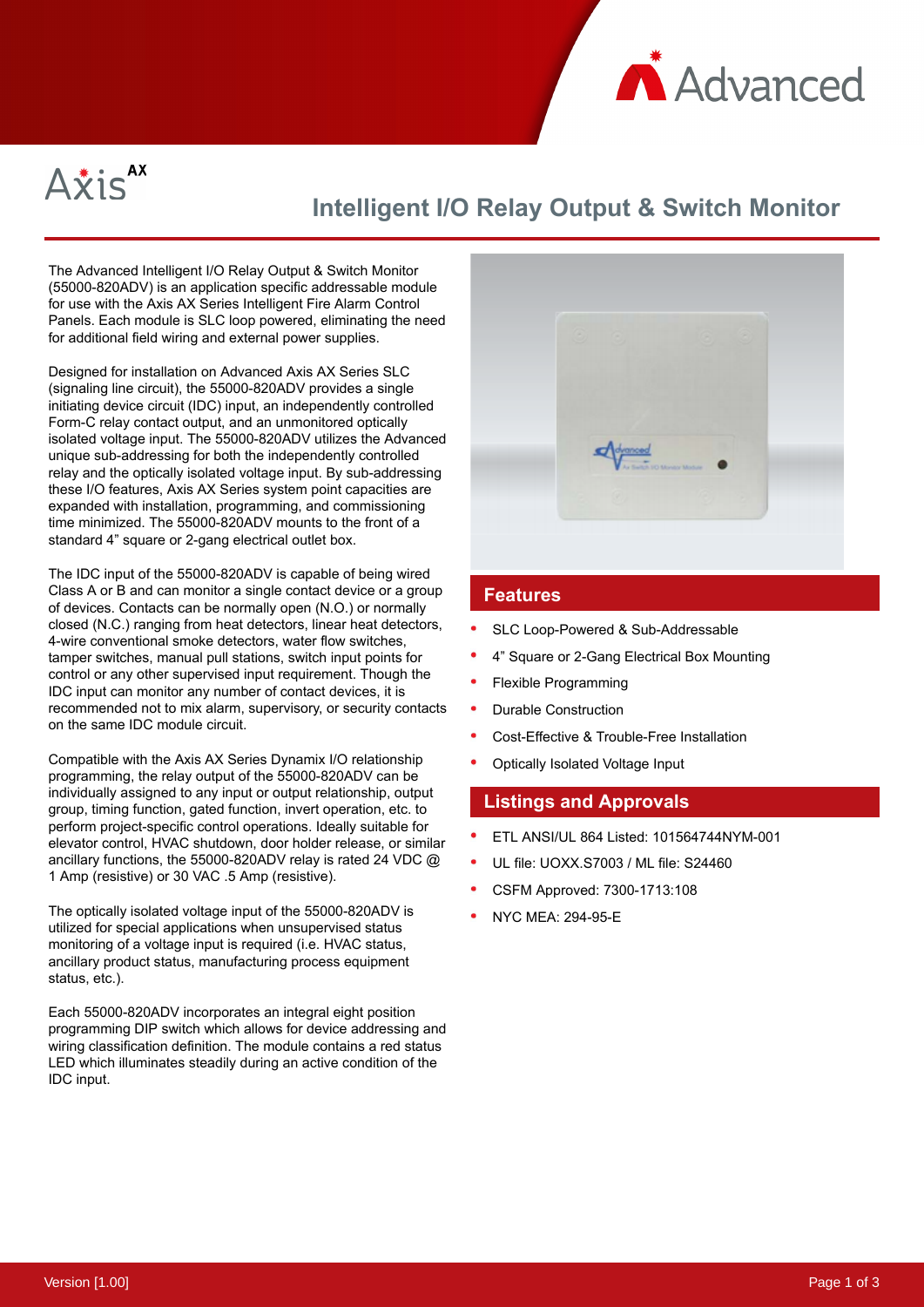## **Wiring Diagram**



## **Specification**

| Voltage                                                      | 17-28 VDC, with Communication Pulses 5-9 VDC                  |
|--------------------------------------------------------------|---------------------------------------------------------------|
| <b>Operating Current</b><br>Quiescent<br>Alarm<br>With LED's | $0.85 \text{ mA}$<br>$0.85 \text{ mA}$<br>5.85 mA             |
| Line Impedance                                               | $100\Omega$                                                   |
| Wiring Classification                                        | Class A or Class B                                            |
| End-of-Line Resistor                                         | 47 K $\Omega$ , 0.5 Watt (Class "B" Only)                     |
| Relay Output                                                 | Form-C                                                        |
| Rating                                                       | 24 VDC @ 1 Amp or 30 VAC @ .5 Amp (Resistive)                 |
| Optically Isolated Input                                     | Unsupervised                                                  |
| Voltage                                                      | 35 VDC (Max.)                                                 |
| Input                                                        | Programmable Active High (Less than 4V) or Low (Less than 1V) |
| Mounting                                                     | 4" Square or 2-Gang Electrical Outlet Box                     |
| Dimensions (Diameter & Height)                               | 4 1/2"W x 4 1/2"H x 1"D                                       |
| Weight                                                       | 2.8 oz                                                        |
| <b>Operating Temperature</b>                                 | 32 ° -120 ° F (0 ° -49 ° C)                                   |
| <b>Humidity</b>                                              | 10-93% (Non-Condensing)                                       |